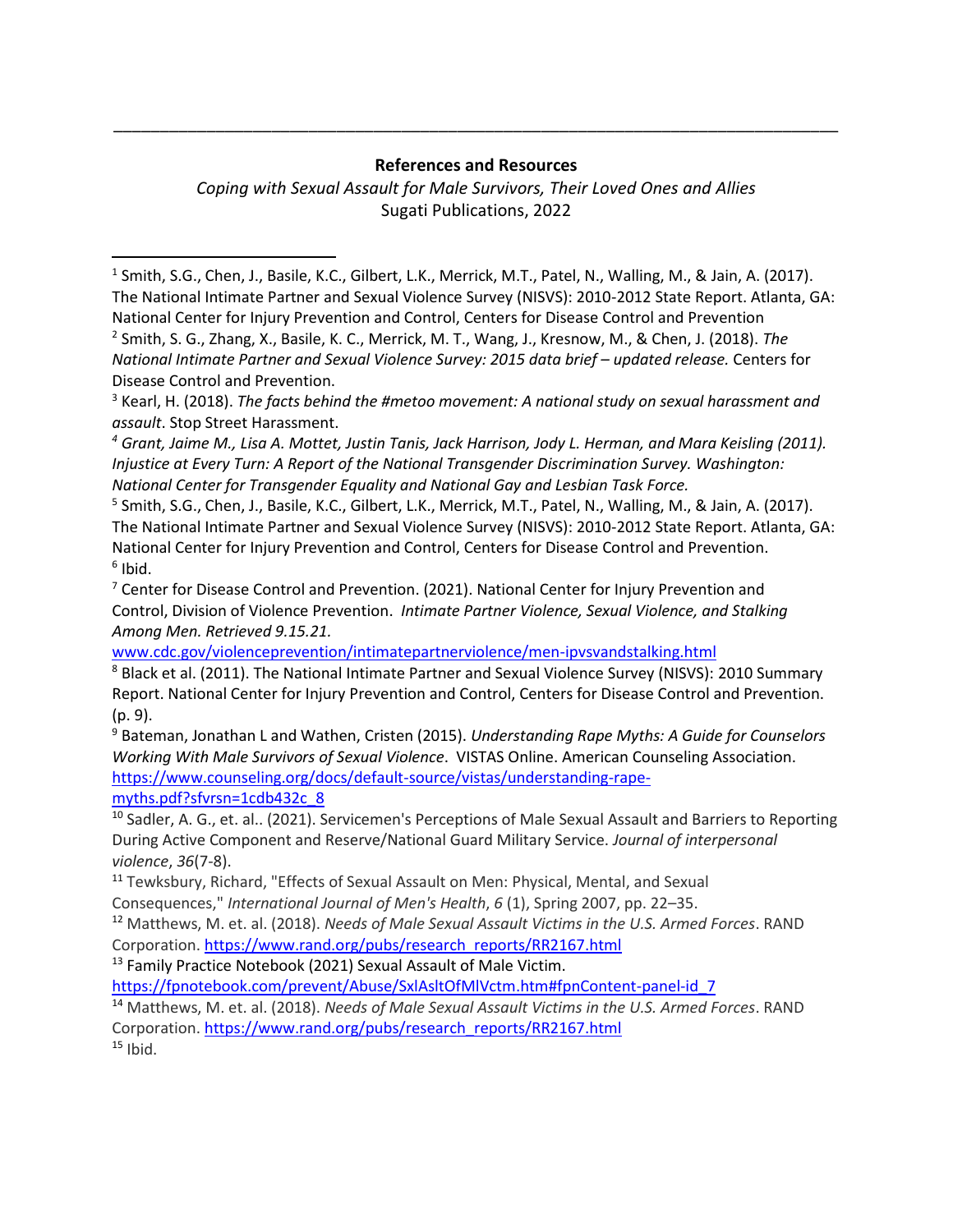*Coping with Sexual Assault for Male Survivors, Their Loved Ones and Allies* Sugati Publications, 2022

<sup>16</sup> Ciarlante. M. and Fountain, K. (2010) *Why It Matters: Rethinking Victim Assistance for Lesbian, Gay, Bisexual, Transgender, and Queer Victims of Hate Violence and Intimate Partner Violence.* National Center for Victims of Crime and New York City Anti-Violence Project.

<sup>17</sup> Calton JM, Cattaneo LB, Gebhard KT. (2016). *Barriers to Help Seeking for Lesbian, Gay, Bisexual, Transgender, and Queer Survivors of Intimate Partner Violence.* Trauma Violence Abuse. 2016 Dec; 17(5):585-600. doi: 10.1177/1524838015585318.

<sup>18</sup> Miriam-Webster.<https://www.merriam-webster.com/dictionary/intersectionality> .

<sup>19</sup> McCown, CM and Platt, LF (2021) Violence Against Queer and TGNC People of Color*. In: Lund E.M., Burgess C., Johnson A.J. (eds) Violence Against LGBTQIA+ Persons. Springer, Cham. [https://doi.org/10.1007/978-3-030-52612-2\\_1](https://doi.org/10.1007/978-3-030-52612-2_1)*

 $^{20}$  Smith, S.G., Chen, J., Basile, K.C., Gilbert, L.K., Merrick, M.T., Patel, N., Walling, M., & Jain, A. (2017). The National Intimate Partner and Sexual Violence Survey (NISVS): 2010-2012 State Report. Atlanta, GA: National Center for Injury Prevention and Control, Centers for Disease Control and Prevention. <sup>21</sup> Jennifer M. Staples & Caitlin C. Fuller (2021) Adult Sexual Assault Severity among Transgender People of Color: The Impact of Double Marginalization, Journal of Aggression, Maltreatment &

Trauma, 30:5, 694 706, DOI: [10.1080/10926771.2021.1894291](https://doi.org/10.1080/10926771.2021.1894291)

 $22$  Smith, S.G., Chen, J., Basile, K.C., Gilbert, L.K., Merrick, M.T., Patel, N., Walling, M., & Jain, A. (2017). The National Intimate Partner and Sexual Violence Survey (NISVS): 2010-2012 State Report. Atlanta, GA: National Center for Injury Prevention and Control, Centers for Disease Control and Prevention.

<sup>23</sup> McCown, CM and Platt, LF (2021) Violence Against Queer and TGNC People of Color*. In: Lund E.M., Burgess C., Johnson A.J. (eds) Violence Against LGBTQIA+ Persons. Springer, Cham. [https://doi.org/10.1007/978-3-030-52612-2\\_1](https://doi.org/10.1007/978-3-030-52612-2_1)*

<sup>24</sup> Smith, S.G., Chen, J., Basile, K.C., Gilbert, L.K., Merrick, M.T., Patel, N., Walling, M., & Jain, A. (2017). The National Intimate Partner and Sexual Violence Survey (NISVS): 2010-2012 State Report. Atlanta, GA: National Center for Injury Prevention and Control, Centers for Disease Control and Prevention.

 $25$  James, S. E., Herman, J. L., Rankin, S., Keisling, M., Mottet, L., & Anafi, M. (2016). The Report of the 2015 U.S. Transgender Survey. Washington, DC: National Center for Transgender Equality.

<sup>26</sup> Jacobson López, Daniel (2019) El Proceso: Understanding Facilitators and Barriers To Reporting Sexual Assault Among Gay Latino Men. Doctoral Dissertation, University of Pittsburgh. (Unpublished) (Retrieved 11.11.21).

<sup>27</sup> *Lund E.M., Burgess C., Johnson A.J. (2021) Queer Violence: Confronting Diverse Forms of Violence Against LGBTQIA+ Persons and Communities. In: Lund E.M., Burgess C., Johnson A.J. (eds) Violence Against LGBTQIA+ Persons. Springer, Cham. [https://doi.org/10.1007/978-3-030-52612-2\\_1](https://doi.org/10.1007/978-3-030-52612-2_1)*

<sup>28</sup> Smith, S.G., Chen, J., Basile, K.C., Gilbert, L.K., Merrick, M.T., Patel, N., Walling, M., & Jain, A. (2017). The National Intimate Partner and Sexual Violence Survey (NISVS): 2010-2012 State Report. Atlanta, GA: National Center for Injury Prevention and Control, Centers for Disease Control and Prevention.

<sup>29</sup> National LGBT Health Education Center (2019). *Understanding and Addressing the Social Determinants of Health for Black LGBTQ People: A Way Forward for Health Centers*. Fenway Institute.

<sup>30</sup> McCown, CM and Platt, LF (2021) Violence Against Queer and TGNC People of Color. In: Lund E.M., *Burgess C., Johnson A.J. (eds) Violence Against LGBTQIA+ Persons. Springer, Cham. [https://doi.org/10.1007/978-3-030-52612-2\\_1](https://doi.org/10.1007/978-3-030-52612-2_1)*

<sup>31</sup> Harrell, E. (2017). Crimes against persons with disabilities, 2009–2015 – statistical tables. U.S. Department of Justice, Office of Justice Programs, Bureau of Justice Statistics. NCJ 250632.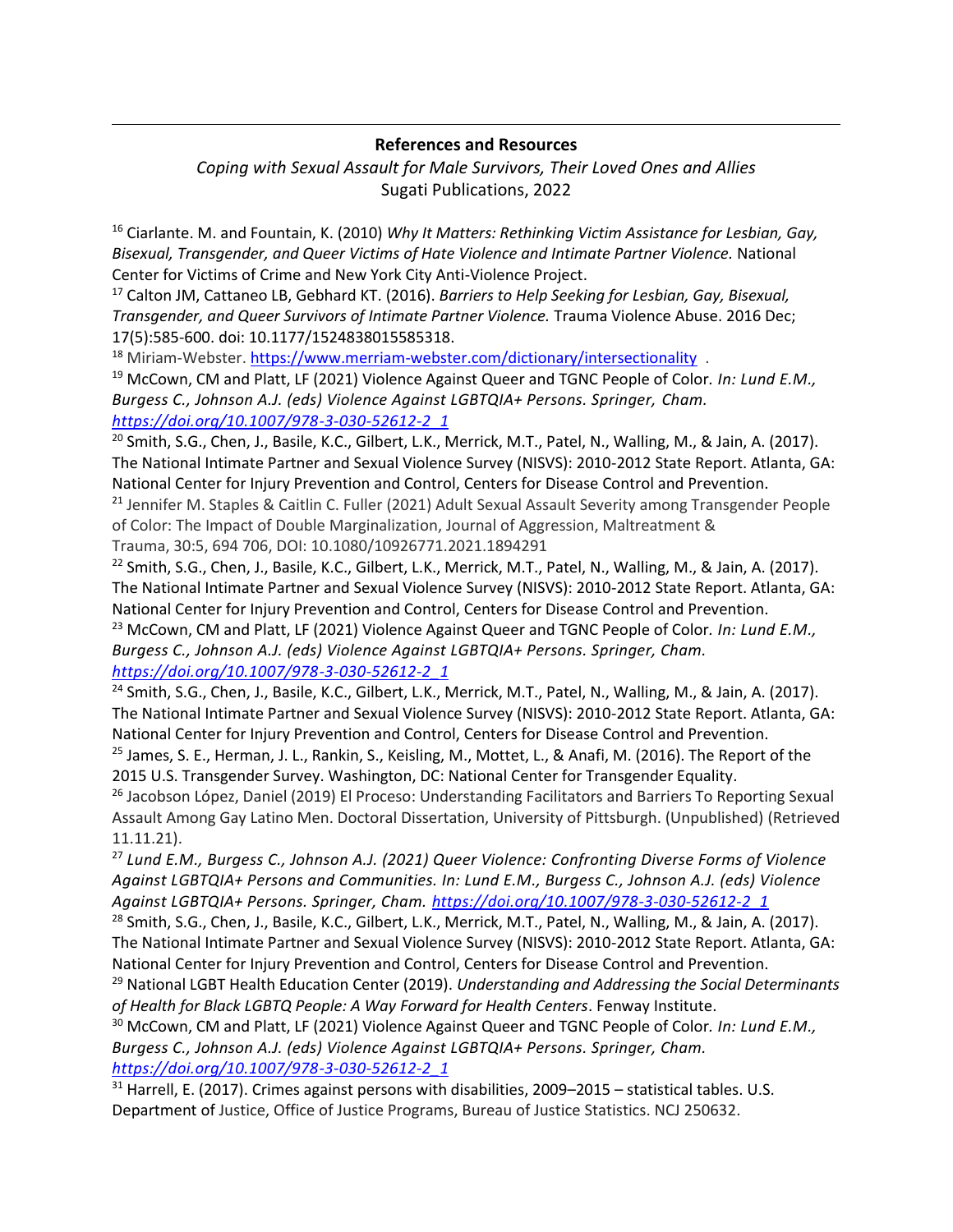#### *Coping with Sexual Assault for Male Survivors, Their Loved Ones and Allies* Sugati Publications, 2022

 $32$  Ibid.

<sup>33</sup> Lund E.M. (2021) Interpersonal Violence Against Sexual and Gender Minority Individuals with Disabilities. In: Lund E.M., Burgess C., Johnson A.J. (eds) Violence Against LGBTQ+ Persons. Springer, Cham. [https://doi.org/10.1007/978-3-030-52612-2\\_15](https://doi.org/10.1007/978-3-030-52612-2_15)

<sup>34</sup> Center for Disease Control and Prevention. *Disability and Health Overview.* <https://www.cdc.gov/ncbddd/disabilityandhealth/disability.html>

<sup>35</sup> Harrell, E. (2017). Crimes against persons with disabilities, 2009–2015 – statistical tables. U.S. Department of Justice, Office of Justice Programs, Bureau of Justice Statistics. NCJ 250632.

<sup>36</sup> National Center for Injury Prevention and Control, [Division of Violence Prevention](https://www.cdc.gov/violencePrevention/index.html)**.** *Sexual Violence and Intimate Partner Violence Among People with Disabilities.* 

<https://www.cdc.gov/violenceprevention/sexualviolence/svandipv.html>

<sup>37</sup> Harrell, E. (2017). Crimes against persons with disabilities, 2009–2015 – statistical tables. U.S. Department of Justice, Office of Justice Programs, Bureau of Justice Statistics. NCJ 250632.

<sup>38</sup> National Center for Injury Prevention and Control, [Division of Violence Prevention](https://www.cdc.gov/violencePrevention/index.html)**.** *Sexual Violence and Intimate Partner Violence Among People with Disabilities.*

<https://www.cdc.gov/violenceprevention/sexualviolence/svandipv.html>

 $39$  Harrell, E. (2017). Crimes against persons with disabilities, 2009–2015 – statistical tables. U.S. Department of Justice, Office of Justice Programs, Bureau of Justice Statistics. NCJ 250632.

<sup>40</sup> Mailhot Amborski A, Bussières E-L, Vaillancourt-Morel M-P, Joyal CC. Sexual Violence Against Persons with Disabilities: A Meta-Analysis. *Trauma, Violence, & Abuse*. March 2021.

doi:10.1177/1524838021995975

 $41$  Ibid.

<sup>42</sup> *Mefford, Taylor and Chen, Eric. (2021) Minority Stress, Stigma, and Violence: Affirmative Counseling for Bisexual Individuals In: Lund E.M., Burgess C., Johnson A.J. (eds) Violence Against LGBTQIA+ Persons. Springer, Cham. [https://doi.org/10.1007/978-3-030-52612-2\\_1](https://doi.org/10.1007/978-3-030-52612-2_12)*2

<sup>43</sup> Rodríguez-Roldán, Victoria M. (2020). *The Intersection Between Disability and LGBT Discrimination and Marginalization.* American University Journal of Gender, Social Policy & the Law: Vol. 28 Issue 3 Article 2

<sup>44</sup> The Sexual Assault Epidemic No One Talks About (1.8.18) National Public Radio (NPR) All Things Considered. Joseph Shapiro.

<https://www.npr.org/2018/01/08/570224090/the-sexual-assault-epidemic-no-one-talks-about>

<sup>45</sup> Dworkin ER, Brill CD, Ullman SE. Social reactions to disclosure of interpersonal violence and psychopathology: A systematic review and meta-analysis. Clin Psychol Rev. 2019 Aug; 72:101750. doi: 10.1016/j.cpr.2019.101750.

<sup>46</sup> Smith, S. G., Zhang, X., Basile, K. C., Merrick, M. T., Wang, J., Kresnow, M., & Chen, J. (2018). *The National Intimate Partner and Sexual Violence Survey: 2015 data brief – updated release.* Centers for Disease Control and Prevention.

<sup>47</sup> Brown, T and Herman, J. (2015). *Intimate Partner Violence and Sexual Abuse among LGBT people: A review of existing research.* The Williams Institute.

48 James, S. E., Herman, J. L., Rankin, S., Keisling, M., Mottet, L., & Anafi, M. (2016). The Report of the 2015 U.S. Transgender Survey. Washington, DC: National Center for Transgender Equality.

<sup>49</sup> Smith, S. G., Zhang, X., Basile, K. C., Merrick, M. T., Wang, J., Kresnow, M., & Chen, J. (2018). *The National Intimate Partner and Sexual Violence Survey: 2015 data brief – updated release.* Centers for Disease Control and Prevention.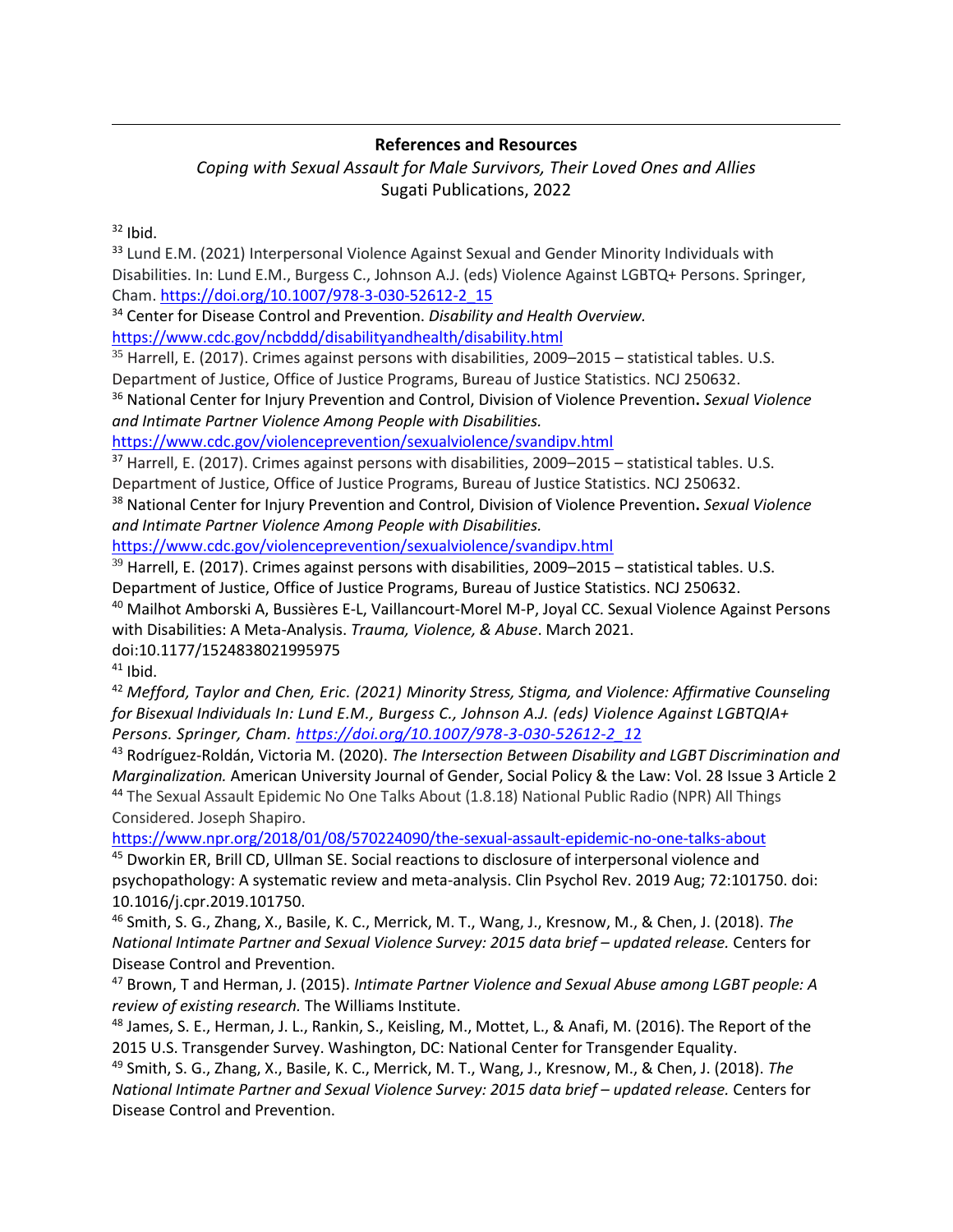*Coping with Sexual Assault for Male Survivors, Their Loved Ones and Allies* Sugati Publications, 2022

<sup>50</sup> Walters, M.L., Chen J., & Breiding, M.J. (2013). The National Intimate Partner and Sexual Violence Survey (NISVS): 2010 Findings on Victimization by Sexual Orientation. Atlanta, GA: National Center for Injury Prevention and Control, Centers for Disease Control and Prevention.

<sup>51</sup> Hequembourg, A. L., Parks, K. A., Collins, R. L., & Hughes, T. L. (2015). Sexual assault risks among gay and bisexual men. *Journal of sex research*, *52*(3), 282–295.

<https://doi.org/10.1080/00224499.2013.856836>

<sup>52</sup> *Mefford, Taylor and Chen, Eric. (2021) Minority Stress, Stigma, and Violence: Affirmative Counseling for Bisexual Individuals In: Lund E.M., Burgess C., Johnson A.J. (eds) Violence Against LGBTQIA+ Persons. Springer, Cham. [https://doi.org/10.1007/978-3-030-52612-2\\_1](https://doi.org/10.1007/978-3-030-52612-2_12)*2  $53$  Ibid.

<sup>54</sup> Bass B, Nagy H. Cultural Competence in the Care of LGBTQ Patients. [Updated 2021 Jan 20]. In: StatPearls [Internet]. Treasure Island (FL): StatPearls Publishing; 2021 Jan-. Available from: <https://www.ncbi.nlm.nih.gov/books/NBK563176/> NCBI Bookshelf. A service of the National Library of Medicine, National Institutes of Health. Bookshelf ID: NBK563176PMID: 33085323

<sup>55</sup> *Mefford, Taylor and Chen, Eric. (2021) Minority Stress, Stigma, and Violence: Affirmative Counseling for Bisexual Individuals In: Lund E.M., Burgess C., Johnson A.J. (eds) Violence Against LGBTQIA+ Persons. Springer, Cham. [https://doi.org/10.1007/978-3-030-52612-2\\_1](https://doi.org/10.1007/978-3-030-52612-2_12)*2

<sup>56</sup> James, S. E., Herman, J. L., Rankin, S., Keisling, M., Mottet, L., & Anafi, M. (2016). The Report of the 2015 U.S. Transgender Survey. Washington, DC: National Center for Transgender Equality. (p. 202).

<sup>57</sup> Jennifer M. Staples & Caitlin C. Fuller (2021) Adult Sexual Assault Severity among Transgender People of Color: The Impact of Double Marginalization, Journal of Aggression, Maltreatment & Trauma, 30:5, 694-706, DOI: 10.1080/10926771.2021.1894291

58 FORGE, Sexual Violence in the Transgender Community Survey; National Coalition of Anti-Violence Programs, 2009, *Hate Violence Against Lesbian, Gay, Bisexual, and Transgender People in the United States*

<sup>59</sup> National Coalition of Anti-Violence Programs (NCAVP). (2017). Lesbian, Gay, Bisexual, Transgender,

Queer, and HIV Affected Intimate Partner Violence in 2016. New York, NY: Emily Waters.

<sup>60</sup> World Professional Association for Transgender Health. (2012). *Standards of Care for the Health of Transsexual, Transgender, and Gender Nonconforming People* [7<sup>th</sup> Version].

https://www.wpath.org/publications/soc (p.4)

 $61$  Thompson, J, Hopwood, RA, deNormand, S & Cavanaugh, T. Medical Care of Trans and Gender Diverse Adults. March 2021. Fenway Health, Boston.

<sup>62</sup> Khanna N. (2021) Invisibility and Trauma in the Intersex Community. In: Lund E.M., Burgess C., Johnson A.J. (eds) Violence Against LGBTQIA+ Persons. Springer, Cham.

https://doi.org/10.1007/978-3-030-52612-2\_14 (p. 186)

<sup>63</sup> Jennifer M. Staples & Caitlin C. Fuller (2021) Adult Sexual Assault Severity among Transgender People of Color: The Impact of Double Marginalization, Journal of Aggression, Maltreatment & Trauma, 30:5, 694 706,

DOI: [10.1080/10926771.2021.1894291](https://doi.org/10.1080/10926771.2021.1894291)

<sup>64</sup> National Network to End Domestic Violenc[e https://www.womenslaw.org/about-abuse/abuse-specific](https://www.womenslaw.org/about-abuse/abuse-specific-communities/lgbtqia-victims/forms-abuse/what-forms-abuse-are-unique-0)[communities/lgbtqia-victims/forms-abuse/what-forms-abuse-are-unique-0](https://www.womenslaw.org/about-abuse/abuse-specific-communities/lgbtqia-victims/forms-abuse/what-forms-abuse-are-unique-0)

<sup>65</sup> interAct [https://interactadvocates.org](https://interactadvocates.org/)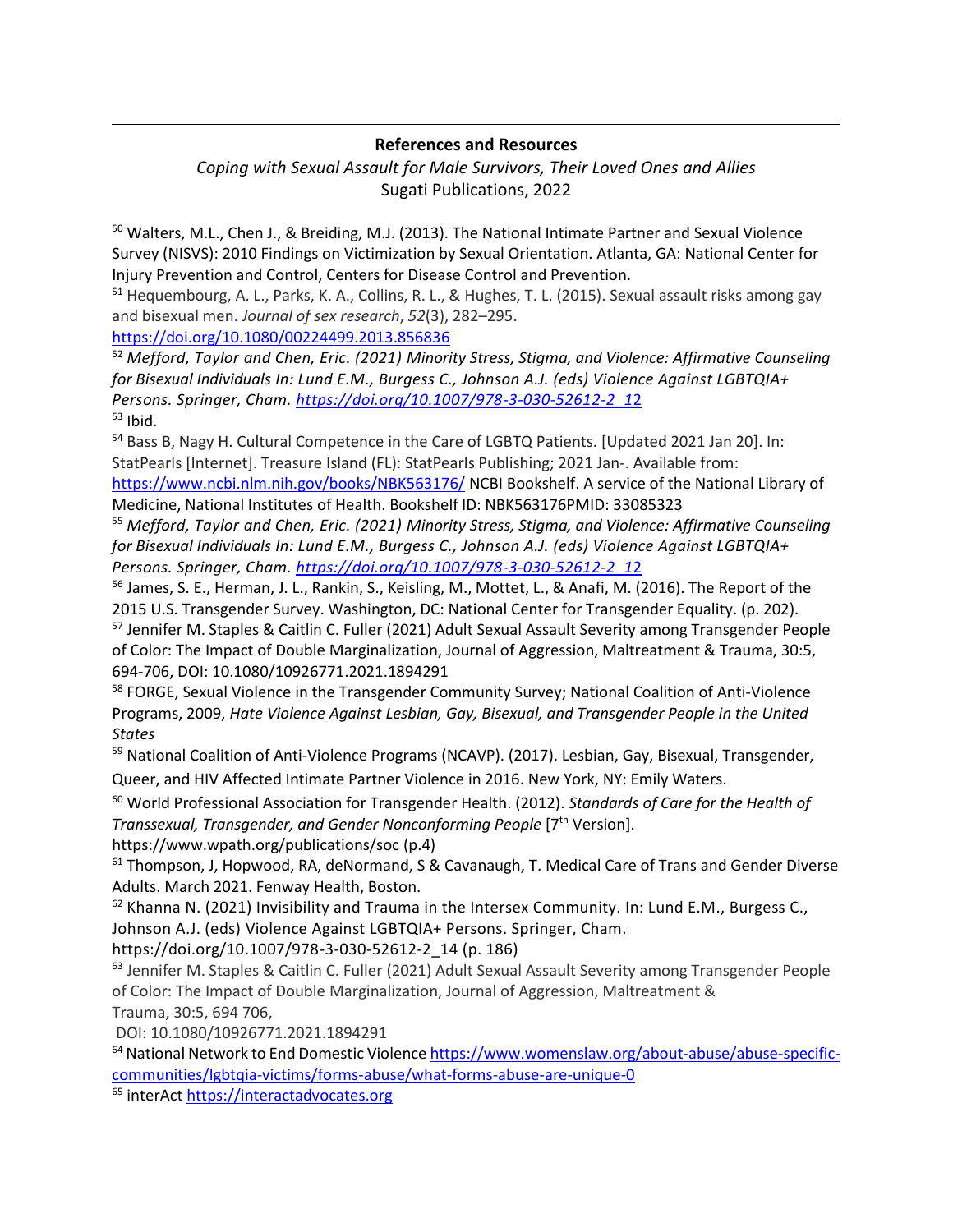*Coping with Sexual Assault for Male Survivors, Their Loved Ones and Allies* Sugati Publications, 2022

<sup>66</sup> NNID (December 2020) Intersex and Medicalized Rape.

<https://www.ohchr.org/Documents/Issues/Women/SR/RapeReport/CSOs/177-intersex.pdf> (p. 2) <sup>67</sup> Lund, Emily M. (2021) *Violence Against Asexual Individuals*. In: Lund E.M., Burgess C., Johnson A.J. (eds) Violence Against LGBTQIA+ Persons. Springer, Cham.

[https://doi.org/10.1007/978-3-030-52612-2\\_13](https://doi.org/10.1007/978-3-030-52612-2_13)

<sup>68</sup> Rothblum, E.D., Krueger, E.A., Kittle, K.R. *et al.* Asexual and Non-Asexual Respondents from a U.S. Population-Based Study of Sexual Minorities. *Arch Sex Behav* 49, 757–767 (2020). https://doi.org/10.1007/s10508-019-014850

<sup>69</sup> Bauer, C., Miller, T., Ginoza, M., Chiang, A., Youngblom, K., Baba, A., Pinnell, J., Penten, P., Meinhold, M., Ramaraj, V. (2017). The 2015 Asexual Census Summary Report.The ACE Community Survey Team. Retrieve[d https://asexualcensus.files.wordpress.com/2017/10/2015\\_ace\\_census\\_summary\\_report.pdf](https://asexualcensus.files.wordpress.com/2017/10/2015_ace_census_summary_report.pdf)

<sup>70</sup> Lund, Emily M. (2021) *Violence Against Asexual Individuals*. In: Lund E.M., Burgess C., Johnson A.J. (eds) Violence Against LGBTQIA+ Persons. Springer, Cham.

[https://doi.org/10.1007/978-3-030-52612-2\\_13](https://doi.org/10.1007/978-3-030-52612-2_13)

 $71$  Ibid.

<sup>72</sup> FBI (2021) Hate Crimes.<https://www.fbi.gov/investigate/civil-rights/hate-crimes> (accessed 11.16.21).

<sup>73</sup> Waters, Emily (2017) Lesbian, Gay, Bisexual, Transgender, Queer, and HIV Affected Intimate Partner Violence in 2016. National Coalition of Anti-Violence Programs (NCAVP).

<sup>74</sup> Federal Bureau of Investigation (2021). Uniform Crime Report: Hate Crimes[. https://crime-data](https://crime-data-explorer.fr.cloud.gov/pages/explorer/crime/hate-crime)[explorer.fr.cloud.gov/pages/explorer/crime/hate-crime](https://crime-data-explorer.fr.cloud.gov/pages/explorer/crime/hate-crime)

<sup>75</sup> National Coalition of Anti-Violence Programs (2013). *Hate Violence Against the Lesbian, Gay, Bisexual, Transgender, Queer and HIV-affected Hate Violence in 2012.*

<sup>76</sup> Morral, A. et. al. (2014) *Sexual Assault and Sexual Harassment in the U.S. Military: Volume 1. Design of the 2014 RAND Military Workplace Study*. RAND Corporation.

[www.rand.org/pubs/research\\_reports/RR870z1.html](http://www.rand.org/pubs/research_reports/RR870z1.html)

<sup>77</sup> U.S. Department of Defense. (2019). *Department of Defense Annual Report of Sexual Assault in the Military: Fiscal year*

*2018*. [www.sapr.mil/sites/default/files/DoD\\_Annual\\_Report\\_on\\_Sexual\\_Assault\\_in\\_the\\_Military.pdf](http://www.sapr.mil/sites/default/files/DoD_Annual_Report_on_Sexual_Assault_in_the_Military.pdf) <sup>78</sup> Davis, L. and Grifka, A. (2016) *"Estimated Sexual Assault Prevalence Rates,"* in *2016 Workplace and Gender Relations Survey of Active-Duty Members: Overview Report*

[www.sapr.mil/public/docs/reports/FY16\\_Annual/Annex\\_1\\_2016\\_WGRA\\_Report.pdf](http://www.sapr.mil/public/docs/reports/FY16_Annual/Annex_1_2016_WGRA_Report.pdf)  $79$  Ibid.

<sup>80</sup> US Department of Veteran Affairs (2020) *Improving Healthcare for LGBTQ Veterans. <https://www.hsrd.research.va.gov/news/feature/lgbtq-healthcare.cfm>*

81 Schuyler, A. C., et. al. (2020). Experiences of Sexual Harassment, Stalking, and Sexual Assault During Military Service Among LGBT and Non-LGBT Service Members. *Journal of traumatic stress*, *33*(3), 257– 266. https://doi.org/10.1002/jts.22506

<sup>82</sup> Matthews, M. et. al. (2018). *Needs of Male Sexual Assault Victims in the U.S. Armed Forces*. RAND Corporation. [https://www.rand.org/pubs/research\\_reports/RR2167.html](https://www.rand.org/pubs/research_reports/RR2167.html) .

 $83$  Ibid.

 $84$  Ibid.